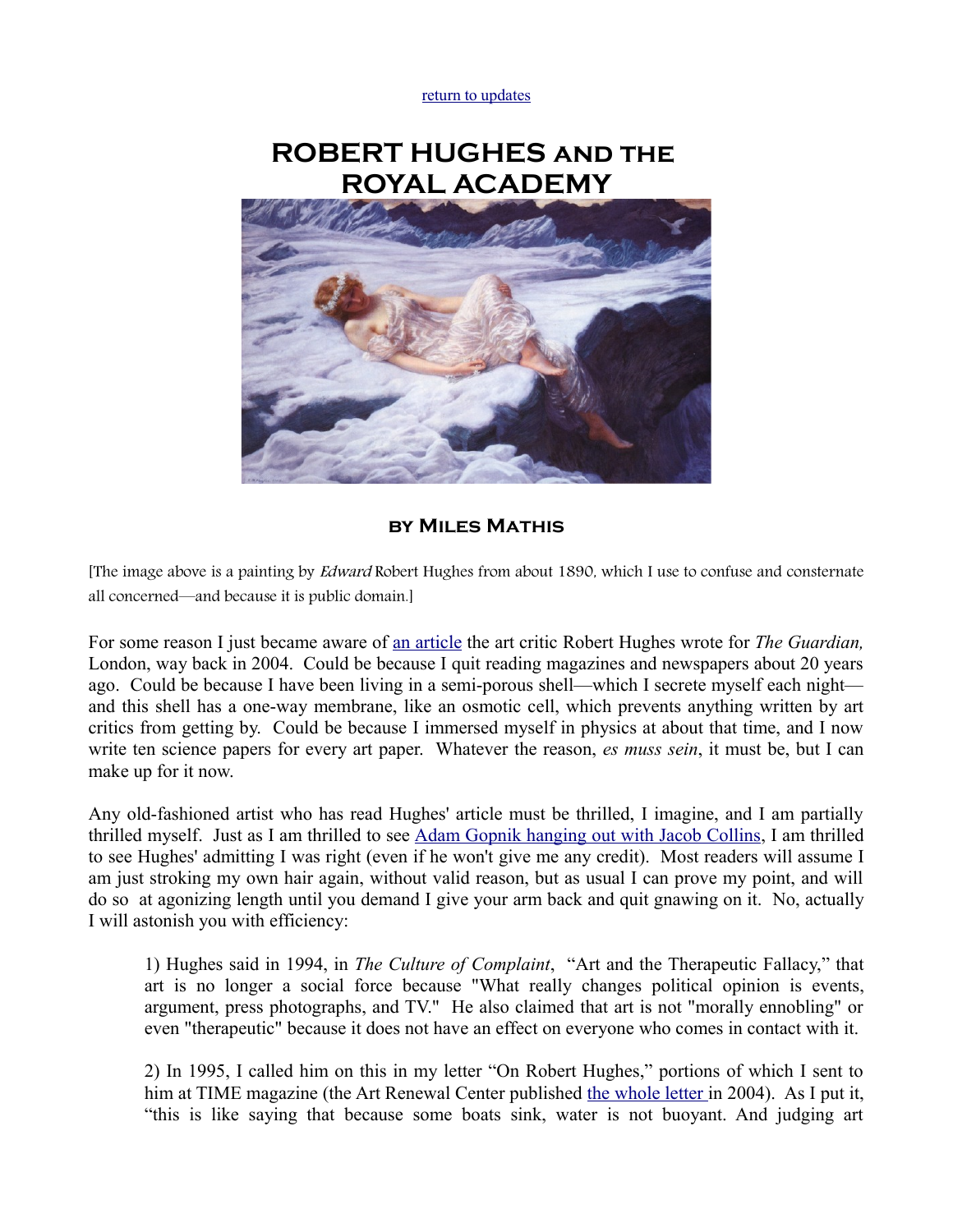politically is simply to misjudge it." You may say that he never got this letter, and maybe he didn't, but I know that his editors were receiving my letters at that time, because they were nice enough to write me and tell me so. This was one of many letters at that time, as you can see by visiting my ["letters to the editor"](http://mileswmathis.com/le.html) pages, where you will see two letters I wrote in 1994 to Hughes as Whistler. The editors at TIME admitted they were amused by these letters and told me they had sent them on to Hughes. Whether Hughes actually got any of these letters is impossible to prove one way or the other, since he never answered me; but if he didn't get them, he just happened to change course right toward me at precisely that time, for other reasons.

3) In his 2004 article in *The Guardian*, Hughes says, "In the 45 years that I've been writing criticism there has been a tragic depreciation in the traditional skills of painting and drawing, the nuts and bolts of the profession. In part it has been caused by the assumption that it's photography and its cognate media—film and TV—that tell the most truth about the visual."

Wow, in less than ten years he turned 180 degrees. I wonder why? He says that this "tragic depreciation" happened in the 45 years since he started writing criticism, so we may assume he means to imply that the problem started around 1960 but only became chronic when he began to notice it, around the turn of the century. Does that fit the facts? No. The depreciation in traditional skills had already reached tragic proportions by the 1940's, at the latest. In the 50's it was what we might call post-tragic, and in the 60's the tragedy was already so old the forensic experts couldn't have found a spot of fresh blood. The trail was cold by then, and no bloodhounds were on it. Nobody cared, because by then all the people in the arts didn't think of it as a tragedy. It had been the desired outcome since around 1917, when Duchamp put the urinal in the museum.

So, if Hughes' timeline is only his own, and is about 50 years lagging behind the historical timeline, what caused him to switch directions? Only he knows, but I find it curious that many of his main talking points are talking points I began hammering into the mainstream in the mid and late 90's. As another example, look at this quote from his 2004 article:

I believe it's not just desirable but culturally necessary that England should have a great institution through which the opinions of artists about artistic value can be crystallised and seen, there on the wall, unpressured by market politics.

That is one of the rarest statements you will see in print in the contemporary art world: that the opinions of artists about artistic value matter at all. I have never heard it from any living person, *ever*, but especially not from an art critic or art administrator. I defy you to find anyone else published saying it, beyond me, and here Hughes. Of course this is one of the pillars of my counter-criticism: that art has fallen because the artist lost control of his own field. I could link you to 40 papers where I say it explicitly, and it is implicit in everything I write.

The lag of Hughes' personal timeline can also been seen in *The Shock of the New*, which he published in 1980. Of course by that time the new in art was some 50 to 100 years past shocking. Manet shocked some people in 1863 with *Le dejeuner sur l'herbe*, Gauguin shocked some people in 1889 with his *Yellow Christ*, Picasso shocked some people with his *Demoiselles d'Avignon* in 1907, Duchamp shocked some people with his *Fountain* in 1917, but by 1980 no one in the arts could have been honestly shocked by anything. Living in a firecracker factory tends to diminish your startle response. The only people still shocked by art in 1980 were born-again Christians without TVs and old ladies with no memory before 1980. By 1980, the new was so *unshocking* it was a problem for art. The volume had already been turned up all the way, and people weren't proving to be anything but annoyed.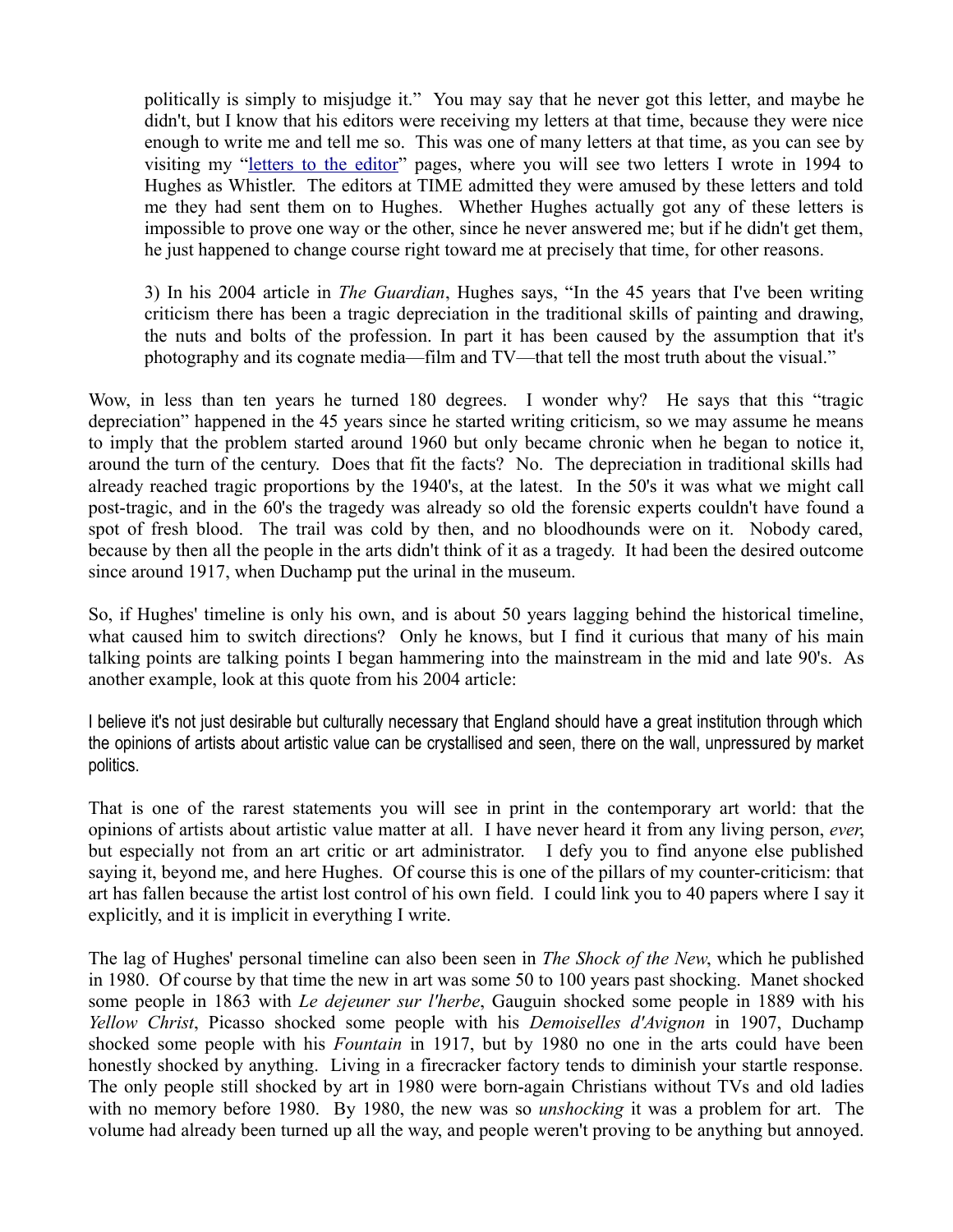Honest people were only shocked that artists were still trying the same old gags after 100 years. Despite this, Hughes was selling  $20<sup>th</sup>$  century art as something still both new and shocking, in both print and on TV. Although Hughes soon cooled on postmodernism, we must remember that the *Shock of the New* did as much or more than anything to continue the propaganda of Modernism, and to push it into the last two decades of the  $20<sup>th</sup>$  century.

We now see some implicit regret in that from Hughes, but he could be far more explicit. In the same way, we see Hughes moving toward real painting and sculpture, but he could be moving more quickly and in a more rational manner, as I will show.

Another thing that jumped out at me in Hughes' 2004 article was his discussion of Blake and Reynolds. On at least two occasions I have sent Hughes pictures of [my triptych,](http://mileswmathis.com/triptych1.html) and in the triptych literature I point out that I am doing something not done since Blake: combining poetry and painting by the same artist. Beyond that, Hughes says that Reynold's antipathy to Blake is one of the "pious legends of modernism." That statement is also so rare in its content it bears a closer look. Where else have you seen anyone telling you that modernism is a pious legend? How about in my writings on Whistler, where I point out that Whistler's formalism and Modern formalism are two different things, making the claim that his paintings or theories are pre-Modern a grubby myth. I didn't get a lot of things published before 2004, so some will think I am on thin ice, but this Whistler/formalism idea is already in full form by 1994 in those letters to TIME, as well as in [my three-part series](http://mileswmathis.com/future.html) for *Art Connoisseur* in 1999. As is the idea that Modernism creates these myths as purposeful misdirection. In the second letter to TIME in 1994, I say,

This is not "art for art's sake"; it is "art for the sake of art theory." Which explains why the critics and their darlings are so glad to perpetuate the misunderstanding.

No one else that I know of was saying things like that in 1994, either concerning Whistler, concerning formalism, or concerning Modernism as purposeful myth.

In that same letter, I say, through Whistler,

may I remind them that the establishment, whether it was the Royal Academy in my time or the various Institutions of yours, has never created, or promoted, an artist and never will.

Interestingly, Hughes begins his 2004 article with much the same idea:

Many years ago, when I was still cutting my first pearly fangs as an art critic, one thing used to be taken for granted by me and practically everyone I knew in what is so optimistically termed the "art world". That thing was that all Academies were bad, the enemies of progress.

A close reader won't give me that coincidence, since Hughes goes on to argue *for* the Royal Academy. That is what his article is about. Above, he says that the opinions of artists not only have to be crystallised and heard, he says that they have to be heard *via an institution*: "the best existing candidate for such an institution is a revitalised Royal Academy, which always was dedicated to contemporary art."

But this only means he still hadn't learned the full lesson in 2004. He has learned a partial lesson by going back to a time when artists controlled important artistic institutions, but he needs to go back even further, to the time when artists could be heard talking straight from their mouths, without ossified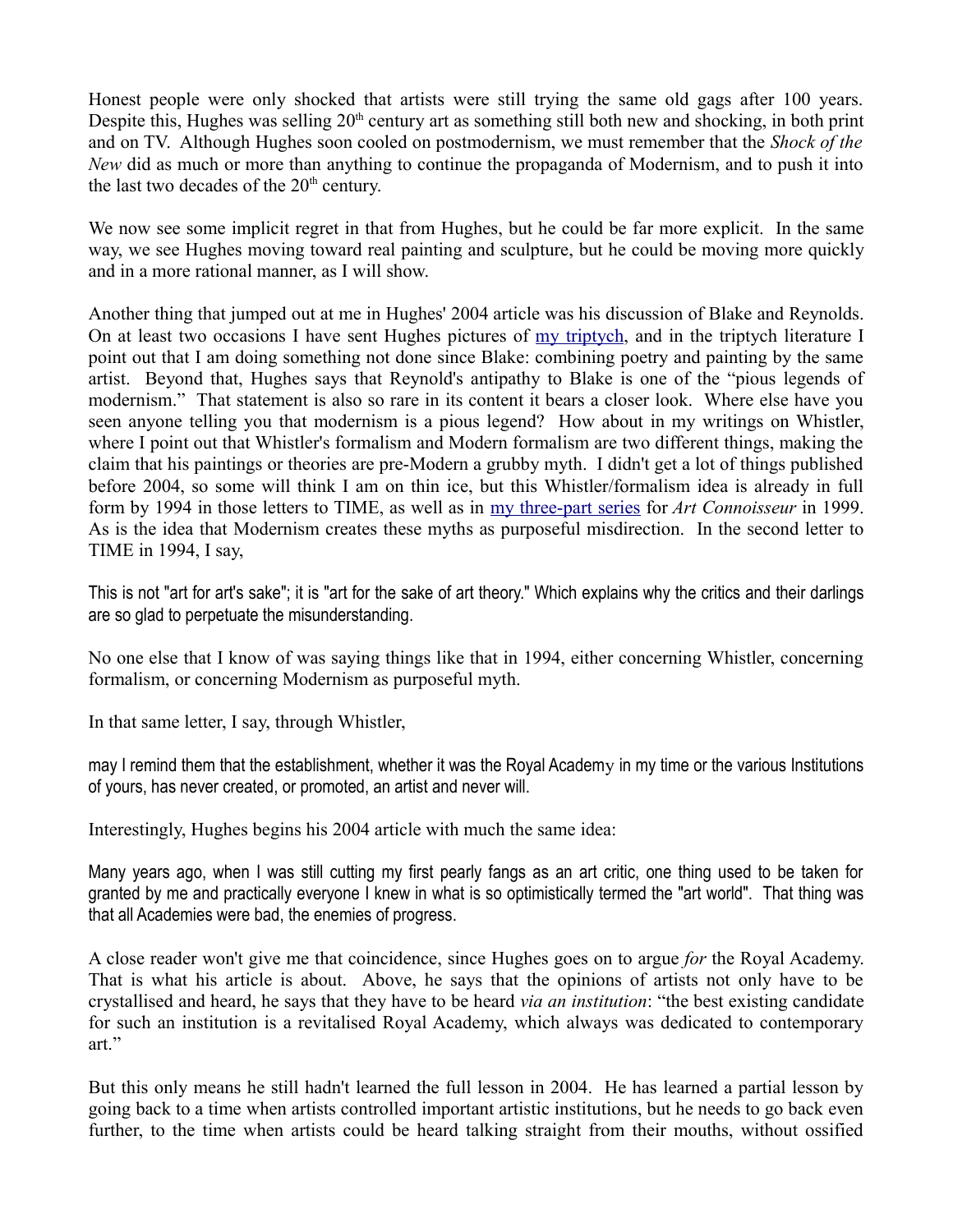hornpipes granted them by Kings or clergies or any other groups. You have to go back almost to the Renaissance to encounter that blessed phenomenon.

We can see Hughes is again off-track just by looking at his consistency within the article. Higher up he admits that Alfred Munnings, the head of the Academy at the time, was *not* dedicated to contemporary art in the 1940's, and we know from our friend Whistler that the Academy was *not* dedicated to contemporary art in the late  $19<sup>th</sup>$  century either. In fact, the Royal Academy was almost always a stick in the mud, even by my standards, and one of the reasons we needed such huge (and ultimately illogical) corrections to art in the  $20<sup>th</sup>$  century was that the various Academies—especially in France and England—had been sitting on artists for centuries. Once artists got a sniff of freedom in the late 1800's, they went wild. Like a dog kept in a cage for years, they hit the ground running and didn't stop even when they came to the cliff. Better a long fall than a cage.

So although Hughes appears to understand that artists themselves have to be re-empowered, he is not yet clear how to do that. It won't be done by a re-invigorated Royal Academy. The Academies should be re-fortified as schools, as he says, since that is what they originally were and should be. But we don't need them as a gathering of peers or as setters of policy. Any group that becomes a setter of policy tends toward a bureaucracy, and the UK, like the US, is already full up with those. I learned that lesson the hard way when I submitted several works to the Royal Society of British Artists in 2006. When you "democratize" such a group, you don't get more fairness or openness in judging, you get mediocrities expelling the exceptional, because it makes them look bad.

I will be told that groups have always done that, democratic or no, but there is a difference. The old group mentality was dismissive of anything *different*, which is why Reynold's group marginalized Blake. But the new group mentality purposefully marginalizes the most talented, and even admits that this is what it is doing. See for example the published regimen of the Getty Center or of MOMA, where talent is *forbidden* as a concept. The new group is not only defined by conformity, it is defined by resentment—the naked regressive *ressentiment* of Nietzsche's lastman, whereby the middle tier seeks vengeance against the top tier. We see any number of instances of this in contemporary culture: it is the entrenched norm, and you have to be in serious denial to miss it. Peer-review works the same way now, in a newly "democratized" science. And any Royal Academy which sprang out of current culture would be expected to plot against skill and beauty in the same way that Modernism has plotted against skill and beauty. If you think I am wrong, you tell me why all the societies in the Federation of British Artists in the Mall Galleries continue to this day to move along the lines of Modernism, despite being sold as a reaction against it.

My reader will say, "What? Those people are following the lines of Modernism? They aren't exhibiting installations and concept pieces. I don't see sharks in tanks at the Mall Galleries. I see painted figures." Yes, you see painted figures, but you see figures painted purposefully without skill or beauty. The Mall Gallery painters may find their own ways to prove to you how edgy and avant garde they are, but they are still doing exactly that. It is clear that they feel the same pressure the Turner Prize people feel to be *au courant* and cool, although they choose to express it with slightly less exaggerated arcs of hysteria. Peer review has become peer pressure, and though some may think responding to peer pressure is the same as responding to contemporary culture, it isn't. The most relevant artist isn't the artist who has bowed most perfectly to society: the most relevant artist is the one who has remained most true to his Muse, adding something truly personal and unique to society. It is by this measure of relevance that contemporary art has most conspicuously failed, and how both the Turner Prize people and the Mall Gallery people have failed. They are trying to impress eachother, the press, and the galleries, when they should be trying to impress their own Muses. Most of these "artists"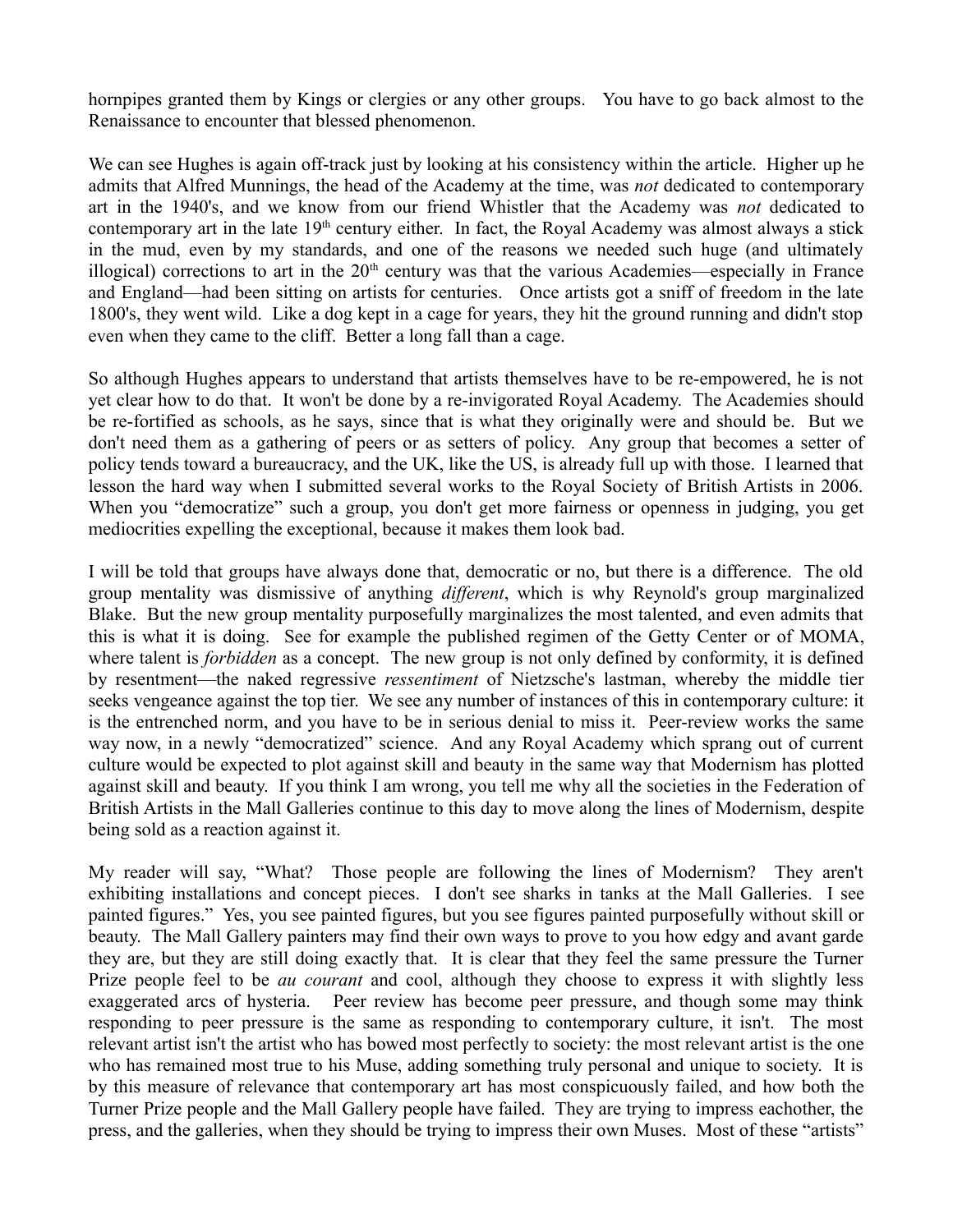won't even understand what I mean by that, since they don't hear any Muses. Well, that is precisely why I put "artists" in quotes.

So Hughes' decision to support academies instead of artists is simply an error. And this error in the article is caused by a previous error. It is here:

The Royal Academy once had very pronounced views on what constituted the great and the good in art. These views are now so out of currency that no one holds them. The idea that a revived Academy would or could clamp an iron fist of conformity on English painting and sculpture is simply absurd. It did not do that even in the 18th century.

Hughes implies by that wording and progression of argument that contemporary art is free of that iron fist (aesthetics) and all others. He implies that some people may be concerned a revived Academy would install conformity, and this implies that conformity doesn't *already* exist. Only those who think themselves free would fear a new "conformity." Unfortunately, Hughes' argument once again does not fit the facts, for we are living in the most rigidly controlled art markets that one could imagine. Just because we do not have the iron fist of a Royal Academy does not mean we do not have an iron fist. In the  $20<sup>th</sup>$  century, the iron fist of the Academy was replaced by the iron fists of politics, theory, criticism, and the galleries, none of which the artists control or even have a voice in. In the Renaissance, the artist had one iron fist to wiggle beneath: that of the client. Beginning in the late  $17<sup>th</sup>$  century, the artist had to wiggle under two fists, those of the client and the Academy. In the 20<sup>th</sup> century, the artist wiggled under four fists at least, not including the degraded fist of the client (the client was now also under several fists). Only someone who has never been a practicing artist could be under the misconception that artists are now free, or that pluralism actually means anything. Artists are now free to pander to multiple bodies, but that is about it.

We know that Hughes hasn't learned the big lesson, because he says in this article,

I don't want to disparage dealers, collectors or museum directors, by the way.

Why not? No one in this world, except maybe bankers, deserves more disparagement than these people. Not even the bankers who have put us trillions in debt are as incompetent as the dealers, collectors, and museum directors of Modernism.\* The only reason you would *not* want to disparage dealers and so on is that you depend on them for your livelihood, and critics, like artists, do. So we can take from this a tacit admission from Hughes that he is not ready for the real revolution. He is ready to talk partial revolution, while nodding to the dealers. But he is not ready to tell them all to take a flying fuck, as I have. Partial revolutions never succeed, as anyone who studies history knows. Slaves don't get free by starting clubs, or even by running away, they get free by overthrowing their masters.

This is why I have never lobbied for the return of the Salon, like so many of my colleagues have. The Art Renewal Center thought this was a great idea, but I never got on board. You don't free yourself of fists by starting a new hand and glove. Even Jacob Collins' Academy is a danger. Right now it is just a school, but such things have a habit of morphing into institutions. Yes we need good schools and yes we need proper shows, but even more we need patrons. With good patrons, artists can exist without schools or shows, but the reverse is not true. All the schools and shows in the world are meaningless without a market for the work, as we have seen in the past decade. We have more schools and more shows, but since we have the same vulgar market, the artists have to paint for this market or do something else for money. That is not progress, it is just a further tool of corruption.